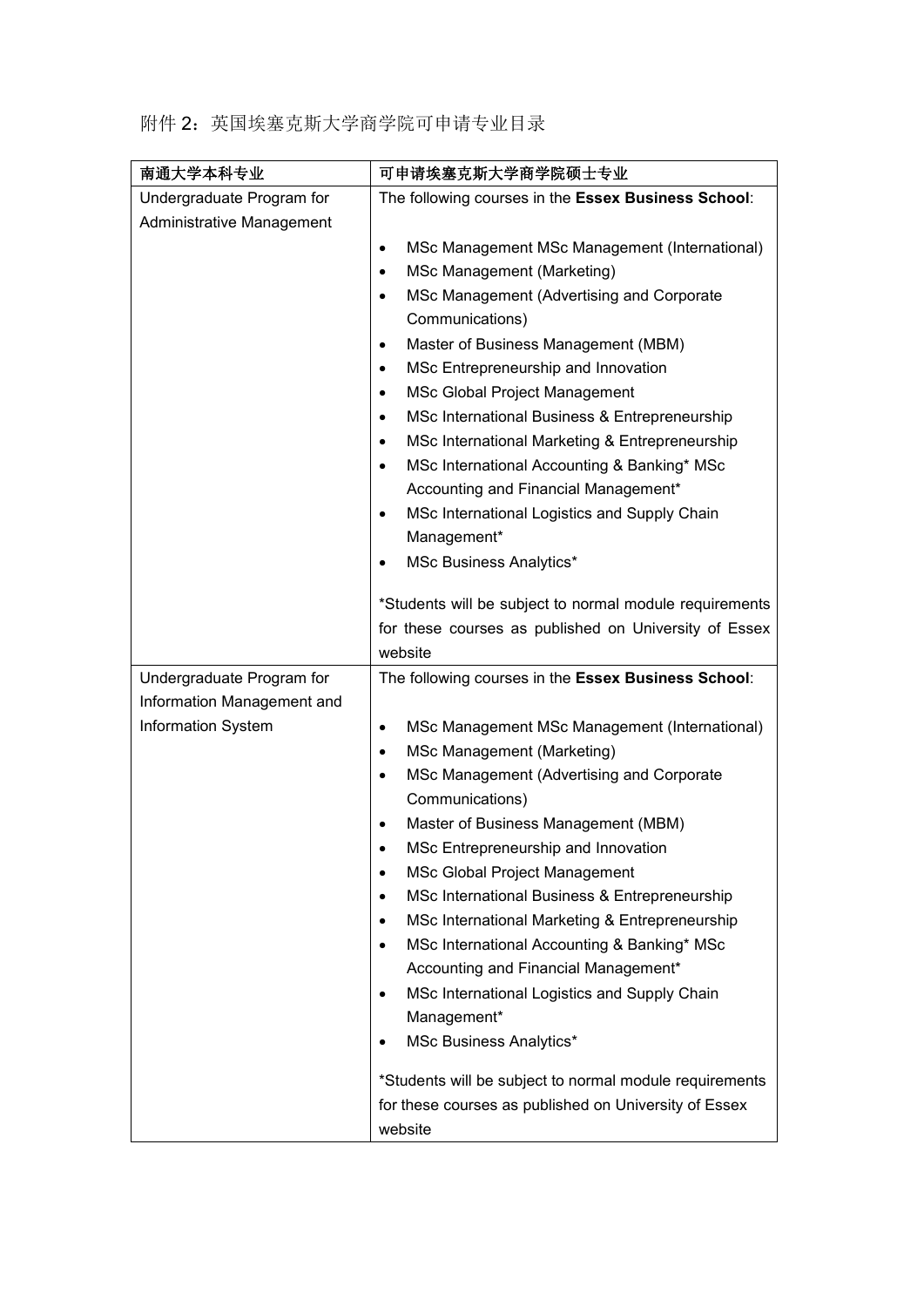| 南通大学本科专业                                                    | 可申请埃塞克斯大学商学院硕士专业                                            |
|-------------------------------------------------------------|-------------------------------------------------------------|
| Undergraduate Program for                                   | The following courses in the Essex Business School:         |
| International Economics and                                 |                                                             |
| Trade                                                       | MSc Management MSc Management (International)               |
|                                                             | MSc Management (Marketing)                                  |
|                                                             | MSc Management (Advertising and Corporate<br>$\bullet$      |
|                                                             | Communications)                                             |
|                                                             | Master of Business Management (MBM)<br>$\bullet$            |
|                                                             | MSc Entrepreneurship and Innovation<br>$\bullet$            |
|                                                             | <b>MSc Global Project Management</b><br>$\bullet$           |
|                                                             | MSc International Business & Entrepreneurship<br>$\bullet$  |
|                                                             | MSc International Marketing & Entrepreneurship<br>$\bullet$ |
|                                                             | MSc International Accounting & Banking* MSc<br>$\bullet$    |
|                                                             | Accounting and Financial Management*                        |
|                                                             | MSc International Logistics and Supply Chain                |
|                                                             | Management*                                                 |
|                                                             | MSc Business Analytics*<br>$\bullet$                        |
|                                                             | *Students will be subject to normal module requirements     |
|                                                             | for these courses as published on University of Essex       |
|                                                             | website                                                     |
| Undergraduate Program for<br><b>Business Administration</b> | The following courses in the Essex Business School:         |
|                                                             | MSc Management MSc Management (International)<br>$\bullet$  |
|                                                             | <b>MSc Management (Marketing)</b><br>$\bullet$              |
|                                                             | MSc Management (Advertising and Corporate<br>$\bullet$      |
|                                                             | Communications)                                             |
|                                                             | Master of Business Management (MBM)<br>$\bullet$            |
|                                                             | MSc Entrepreneurship and Innovation<br>$\bullet$            |
|                                                             | <b>MSc Global Project Management</b>                        |
|                                                             | MSc International Business & Entrepreneurship<br>٠          |
|                                                             | MSc International Marketing & Entrepreneurship<br>$\bullet$ |
|                                                             | MSc International Accounting & Banking* MSc<br>$\bullet$    |
|                                                             | Accounting and Financial Management*                        |
|                                                             | MSc International Logistics and Supply Chain<br>$\bullet$   |
|                                                             | Management*                                                 |
|                                                             | <b>MSc Business Analytics*</b><br>$\bullet$                 |
|                                                             | *Students will be subject to normal module requirements     |
|                                                             | for these courses as published on University of Essex       |
|                                                             | website                                                     |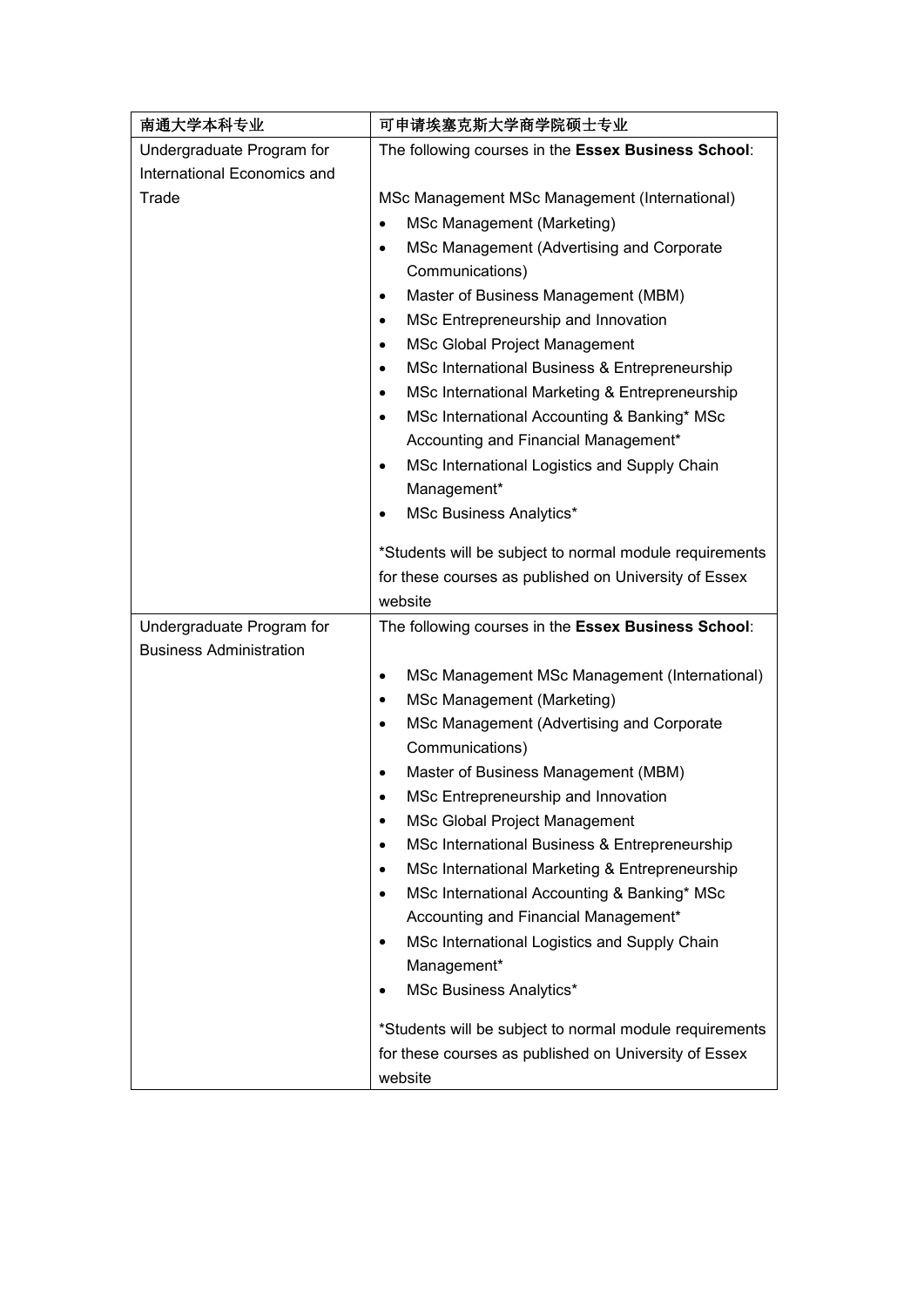| 南通大学本科专业                  | 可申请埃塞克斯大学商学院硕士专业                                            |  |
|---------------------------|-------------------------------------------------------------|--|
| Undergraduate Program for | The following courses in the Essex Business School:         |  |
| Human Resource Management |                                                             |  |
|                           | MSc Management MSc Management (International)<br>$\bullet$  |  |
|                           | MSc Management (Marketing)<br>$\bullet$                     |  |
|                           | MSc Management (Advertising and Corporate<br>$\bullet$      |  |
|                           | Communications)                                             |  |
|                           | Master of Business Management (MBM)<br>$\bullet$            |  |
|                           | MSc Entrepreneurship and Innovation<br>$\bullet$            |  |
|                           | <b>MSc Global Project Management</b><br>$\bullet$           |  |
|                           | MSc International Business & Entrepreneurship<br>$\bullet$  |  |
|                           | MSc International Marketing & Entrepreneurship<br>$\bullet$ |  |
|                           | MSc International Accounting & Banking* MSc<br>$\bullet$    |  |
|                           | Accounting and Financial Management*                        |  |
|                           | MSc International Logistics and Supply Chain                |  |
|                           | Management*                                                 |  |
|                           | <b>MSc Business Analytics*</b><br>$\bullet$                 |  |
|                           | *Students will be subject to normal module requirements     |  |
|                           | for these courses as published on University of Essex       |  |
|                           | website                                                     |  |
| Undergraduate Program for | The following courses in the Essex Business School:         |  |
| Accounting                |                                                             |  |
|                           | MSc Management MSc Management (International)<br>$\bullet$  |  |
|                           | MSc Management (Marketing)<br>$\bullet$                     |  |
|                           | MSc Management (Advertising and Corporate<br>$\bullet$      |  |
|                           | Communications)                                             |  |
|                           | Master of Business Management (MBM)<br>$\bullet$            |  |
|                           | MSc Entrepreneurship and Innovation<br>$\bullet$            |  |
|                           | MSc Global Project Management                               |  |
|                           | MSc International Business & Entrepreneurship<br>$\bullet$  |  |
|                           | MSc International Marketing & Entrepreneurship<br>$\bullet$ |  |
|                           | MSc International Accounting & Banking* MSc<br>$\bullet$    |  |
|                           | Accounting and Financial Management*                        |  |
|                           | MSc International Logistics and Supply Chain<br>٠           |  |
|                           | Management*<br>MSc Business Analytics*                      |  |
|                           | ٠                                                           |  |
|                           | *Students will be subject to normal module requirements     |  |
|                           | for these courses as published on University of Essex       |  |
|                           | website                                                     |  |